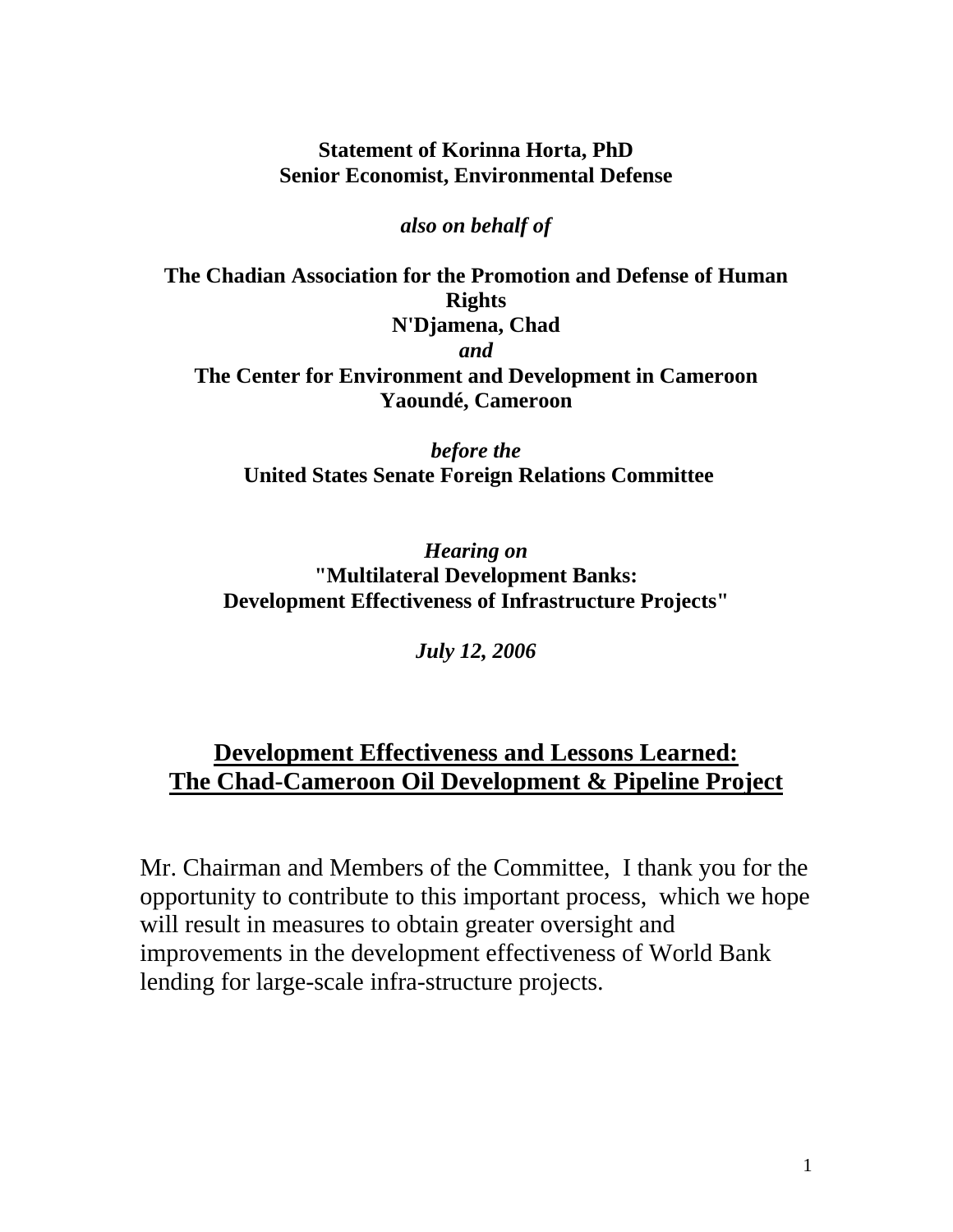# **Development Effectiveness and Lessons Learned from the Chad-Cameroon Oil Development & Pipeline Project**

## **Contents**

- **I. The Project and its Context**
- **II. The World Bank's Mission of Poverty Reduction as Reflected in the Project**
- **III. The Adequacy of Safeguards Concerning Revenue Management, Compensation and Environment** 
	- **(1) Capacity-Building**
	- **(2) Revenue Management**
	- **(3) Compensation, Social Development and Public Health**
	- **(4) Environment**
- **IV. The Need for Improved Revenue Design to Maximize Benefits for the People of Chad and Cameroon and Effective Application of Mitigation Measures for the Affected People and Environment**
- **V. Lessons to Be Drawn for World Bank Support of Extractive Industries**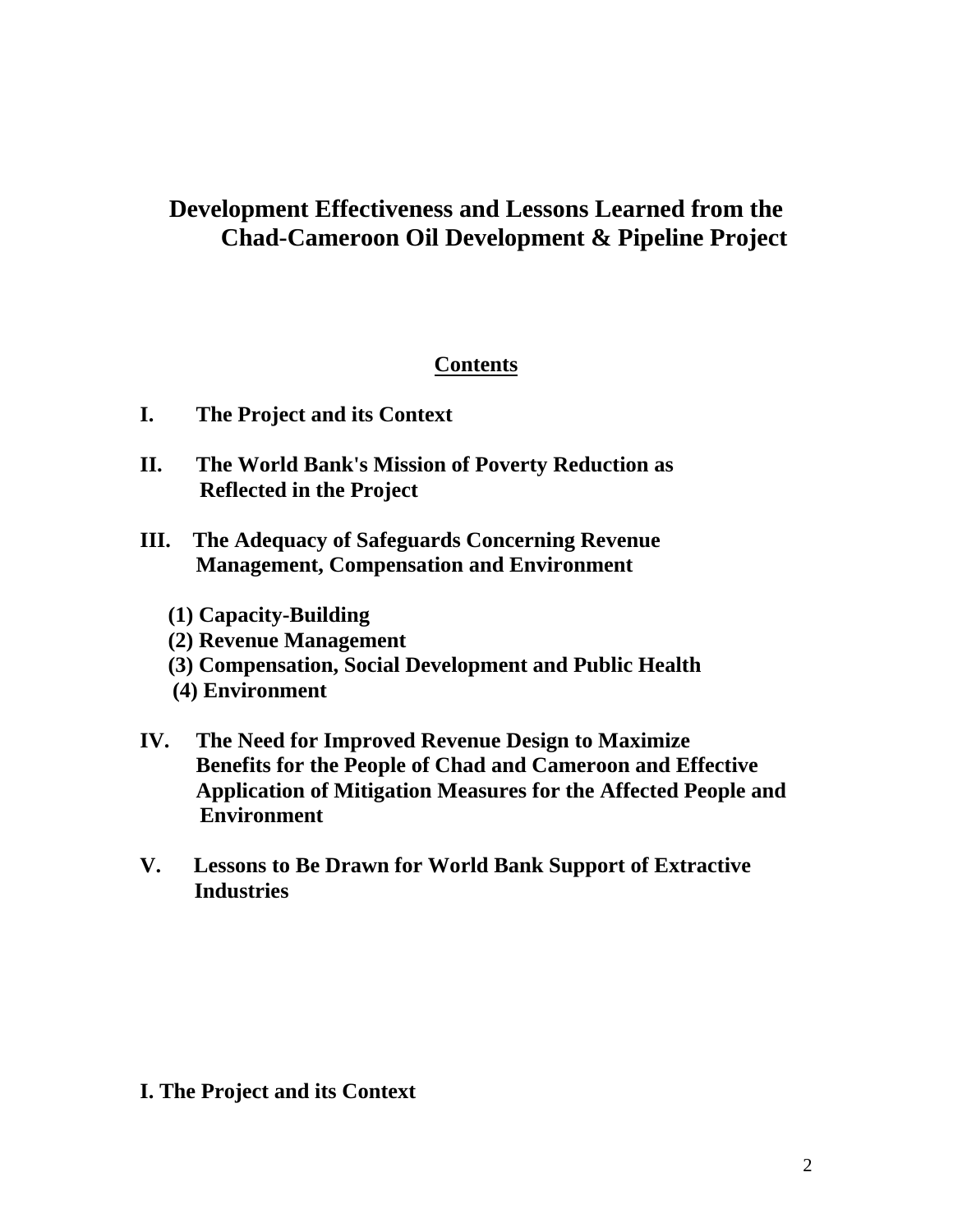At a cost of \$4.2 billion, the Chad-Cameroon Oil & Pipeline project is the single largest investment in Sub-Saharan Africa today. It includes the development of oil fields in southern Chad and the construction of a 650 mile long pipeline through neighboring Cameroon to the Atlantic coast. World Bank support for the project was a pre-condition required by an international consortium led by Exxon Mobil for building the project.

The World Bank provided \$39.5 million to Chad to finance minority holdings TOTCO and COTCO, the companies established by the Oil Consortium in Chad and in Cameroon, and \$53.4 million to Cameroon for minority holdings in COTCO. In addition, the International Finance Corporation (IFC), the World Bank's private sector lending arm, provided loans of \$100 million each to TOTCO and COTCO and mobilized an additional \$100 million from other sources, known as B-loans.

Originally, the World Bank's financing structure for the project involved IDA loans for Chad and Cameroon since both countries are not considered to be creditworthy enough to qualify for IBRD market lending rates. But some donor countries expressed strong concern about using funds from the World Bank's lending window for the poorest countries, IDA, for the partial assumption of risk for a consortium led by one of the world's largest corporations, Exxon Mobil. In order to avoid further controversy during IDA Replenishment negotiations, the World Bank switched its funding to the IBRD Enclave loan window, which typically includes an off-shore escrow account for debt service.

In addition to these loans, the World Bank provided two IDA credits to Chad for capacity-building projects, the Management of the Petroleum Economy Project (\$17.5 million) and the Petroleum Sector Management Capacity - Building Project (\$23.7 million). In order to build Cameroon's capacity, the World Bank provided an IDA credit for the Cameroon Petroleum Environment Capacity Enhancement project (\$5.77 million).

From the outset, the World Bank viewed this project as a model for using large-scale infrastructure investments in extractive industries for poverty reduction.

To the Consortium, World Bank participation represented an insurance policy against political risk in a volatile region, as well as a seal of approval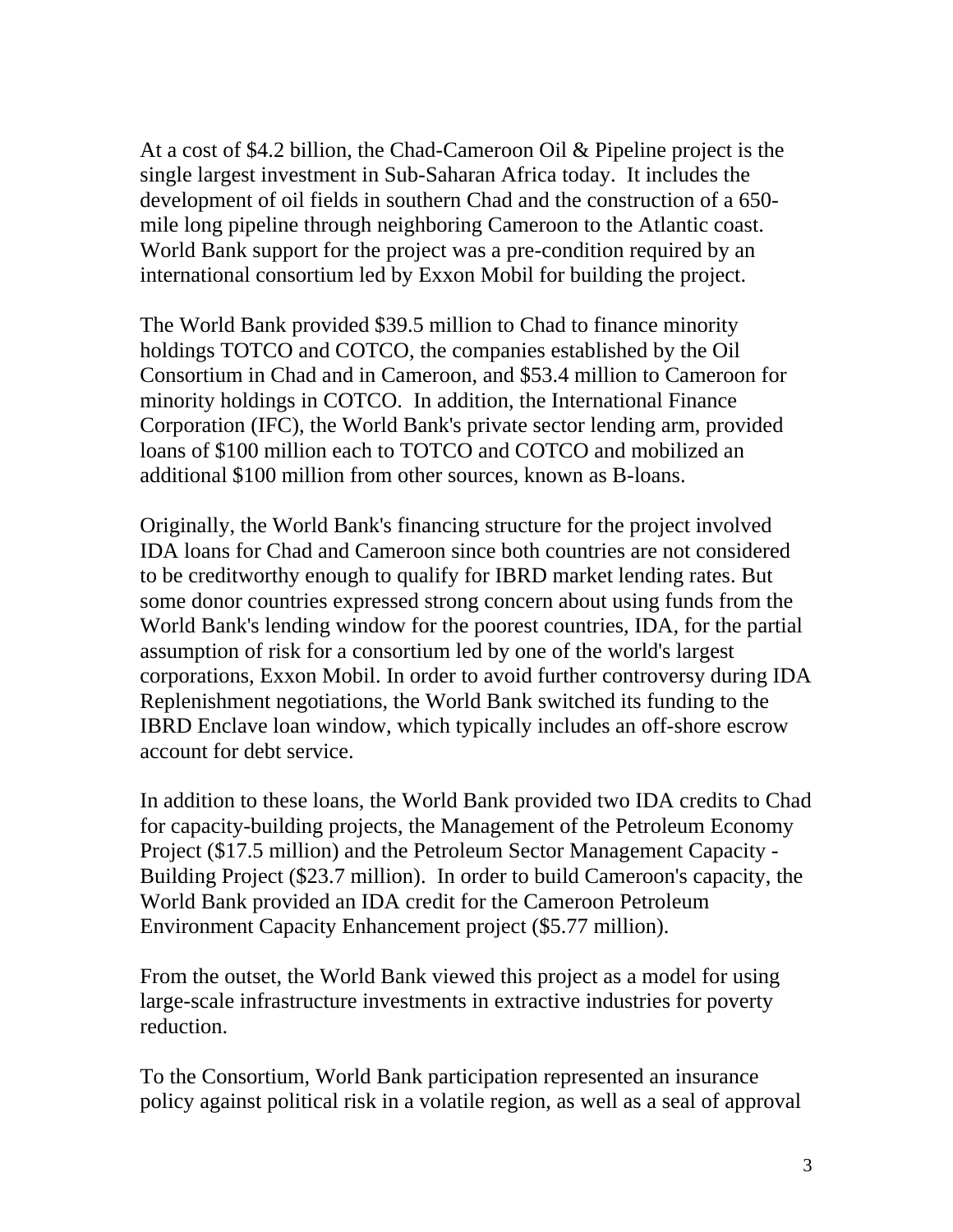of the project, which would draw other financial institutions, such as the U.S. Export-Import Bank, into co-financing the project. The World Bank claimed that its innovative partnership with the Consortium, led by Exxon Mobil, represented a unique opportunity to reduce poverty in one of Africa's poorest regions.<sup>[1](#page-3-0)</sup> This was to be a different kind of project, the World Bank asserted, where success would be measured *"…by poverty reduction rather than by barrels of oil produced or millions of dollars received by Chad for oil exports."*[2](#page-3-1)

Oil development in Sub-Saharan Africa has a history of ruinous corruption, armed conflict, human rights violations and environmental degradation.<sup>[3](#page-3-2)</sup> Although the situation in Chad differs from that in Cameroon, both countries are governed by authoritarian regimes. Both countries have been ranked amongst the most corrupt countries in the world on Transparency International's corruption perception index. Corruption in both countries appears to be at the center of patronage systems that maintain the regimes in power.

Concerning the human rights situation, the State Department's annual report on human rights has for many years documented widespread abuses and the lack of the ability of citizens in both countries to change their government by democratic means.

In view of this situation, there was widespread concern among African and international non-governmental-organizations, some donor governments, and voices in the U.S. Congress regarding the oil project's ability to deliver development benefits. Chadian civil society organizations, supported by a broad international network, did not oppose the oil project per se, but in light of the significant risks, called for a moratorium on financing the project until legal frameworks to protect human rights and the environment had been put in place and the government had shown a commitment to reducing poverty.

In May 1999, a bi-partisan Congressional letter addressed to then World Bank President James Wolfensohn, and signed by 27 members of Congress, requested that the project be postponed until civil and political rights were

<span id="page-3-0"></span><sup>&</sup>lt;sup>1</sup> The World Bank, "Chad-Cameroon Petroleum Development and Pipeline Project," Project Appraisal Document, April 20,2000, p.12.

<span id="page-3-1"></span> $<sup>2</sup>$  Ibid. p. 13.</sup>

<span id="page-3-2"></span><sup>3</sup> See for example, Ian Gary and Terry Lynn Karl, *Bottom of the Barrel: Africa's Oil Boom and the Poor,* Catholic Relief Services, June 2003.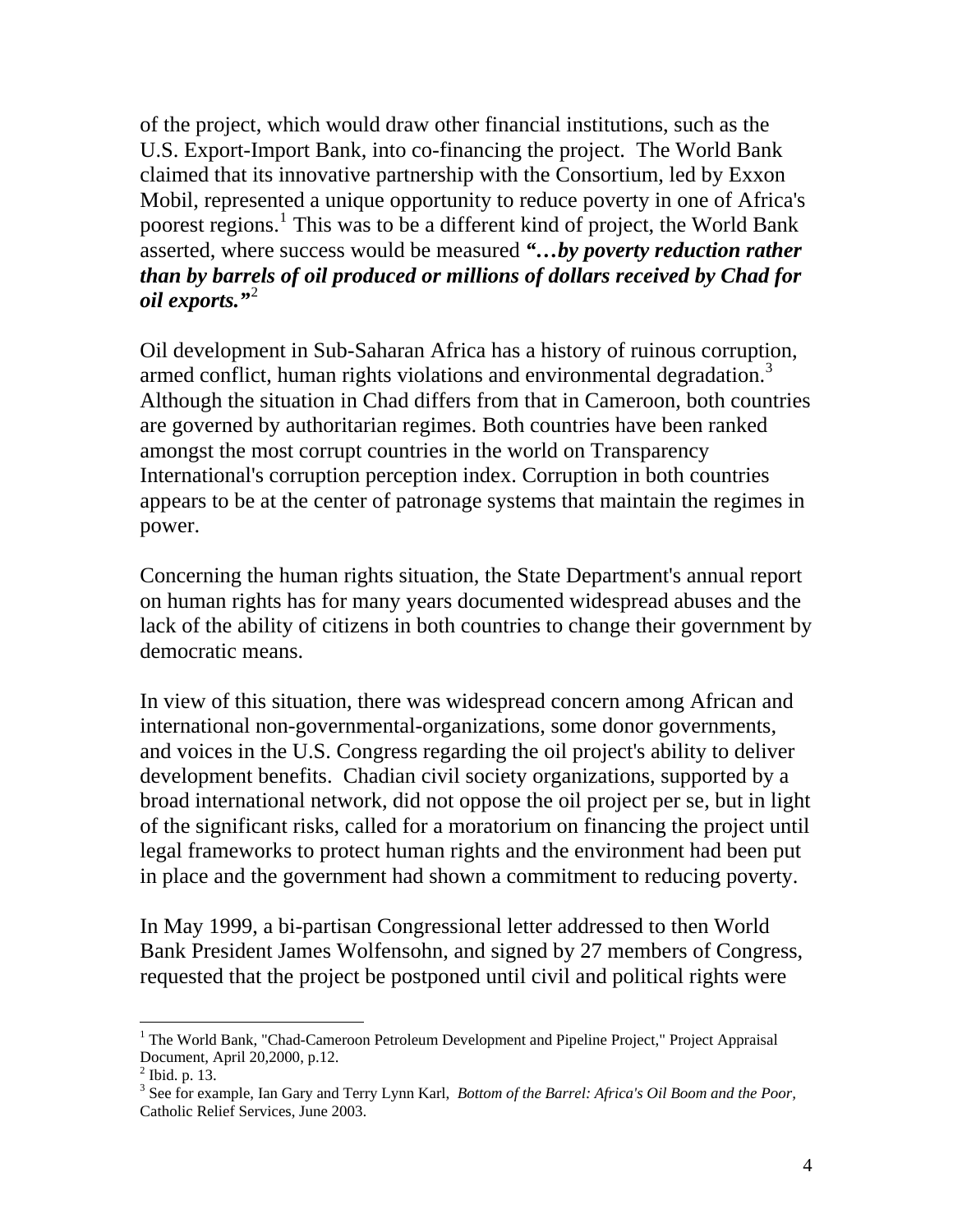respected in both countries and the political will and capacity established to implement environmental protection.

Yet despite numerous warnings and expressions of concern, the World Bank decided to proceed with the project and simultaneously build the capacity of both governments in two of the world's most corrupt and poorly governed countries. Sadly, one of the key lessons to be drawn from this project is that one must first ensure that governance and management capacity in countries with weak governance are built up before launching large-scale infrastructure/extractive industry investments.

# **II. The World Bank's Mission of Poverty Reduction as Reflected in the Project**

Largely in response to public pressure, the World Bank took some unprecedented safeguard measures intended to address some of the concerns. At the center of these was the passage of a revenue management law in Chad intended to ensure transparent use of oil revenues for poverty reduction and the establishment of an oversight committee to monitor the law's implementation. The law required direct oil revenues to be used for poverty reduction (80%), to be saved for future generations in the post-oil era (10%), and to be earmarked for the oil-producing region itself (5%). Notably, the law contained some major loopholes. It covered only the three initial oil fields under production by the ExxonMobil-led consortium and did not apply to indirect revenues, such as income taxes on the consortium.

In addition, the World Bank decided to finance three separate capacitybuilding projects to be carried out in parallel with the oil project. These were meant to assist the Chadian government with managing the oil economy and to provide both Chad and Cameroon with the capacity to manage the environmental and social impacts of the project. When the World Bank approved financing for the project in June 2000, it hailed the project as a groundbreaking initiative to translate oil wealth into direct benefits for the poor, while mitigating any damage to the environment.

Construction of the project was complete one year ahead of schedule in October 2003 and Chad, a country slightly larger than three times the size of the state of California, with a population of about 9 million people, became an oil-exporting nation. Today, Chad exports roughly 200,000 barrels per day to the world.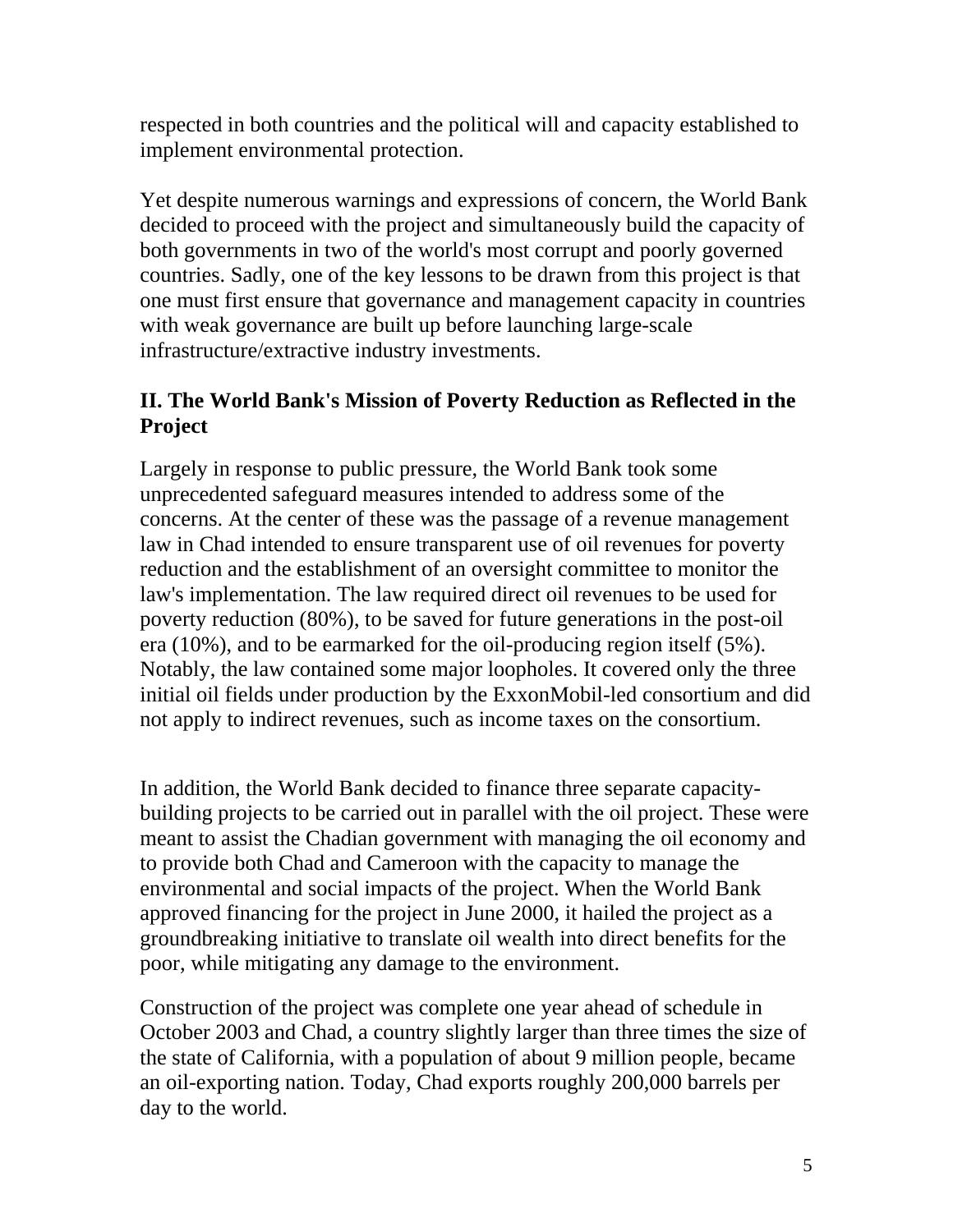## **III. The Adequacy of Safeguards Concerning Revenue Management, Compensation and Environment**

## **(1) Capacity-Building**

While the World Bank's role is to ensure compliance with safeguards, it is the task of the recipient country governments to implement them. In view of the lack of capacity of both the Chadian and Cameroonian governments, the World Bank financed three parallel capacity-building projects intended to ensure that Chad's government would be able to manage its new oil economy and that both Chad and Cameroon would be able to address the environmental and social impacts of a project of this magnitude.

The International Advisory Group (IAG), a World Bank commissioned group of project monitors, soon noted that this was a "two-speed project," in which the construction components advanced rapidly while government capacity building lagged behind or failed to get off the ground. The IAG warned that the delays would compromise the success of the project.<sup>[4](#page-5-0)</sup> Three years later, as oil was already flowing, the IAG concluded that the capacitybuilding objectives had not been met, adding: *"The World Bank must share responsibility with the Government for having allowed funds for the capacity-building projects to be used for often unproductive studies and for construction projects, with serious consequences in terms of Chad's lack of training and preparedness." [5](#page-5-1)*

To date no significant progress has been made. According to the IAG's most recent report on Cameroon, CAPECE, the capacity-building project for the Cameroonian government, continues to be far from reaching its target objectives.<sup>[6](#page-5-2)</sup>

The poor results of capacity-building efforts for oil revenue management have not advanced the World Bank's poverty reduction goals. Since construction on the project began in 2000, Chad has slipped on the United Nations Development Program's Human Development Index from No. 167

<span id="page-5-0"></span> $\overline{a}$ <sup>4</sup> International Advisory Group, Report of December 21, 2001," (IAG reports are available at www.giciag.org).

<span id="page-5-1"></span><sup>&</sup>lt;sup>5</sup> International Advisory Group, "Report of Visit to Chad and Cameroon, May 17 – June 5, 2004," July 2004.

<span id="page-5-2"></span><sup>&</sup>lt;sup>6</sup> International Advisory Group, Report of Mission 11 to Cameroon, March 15-23, 2006, p.18.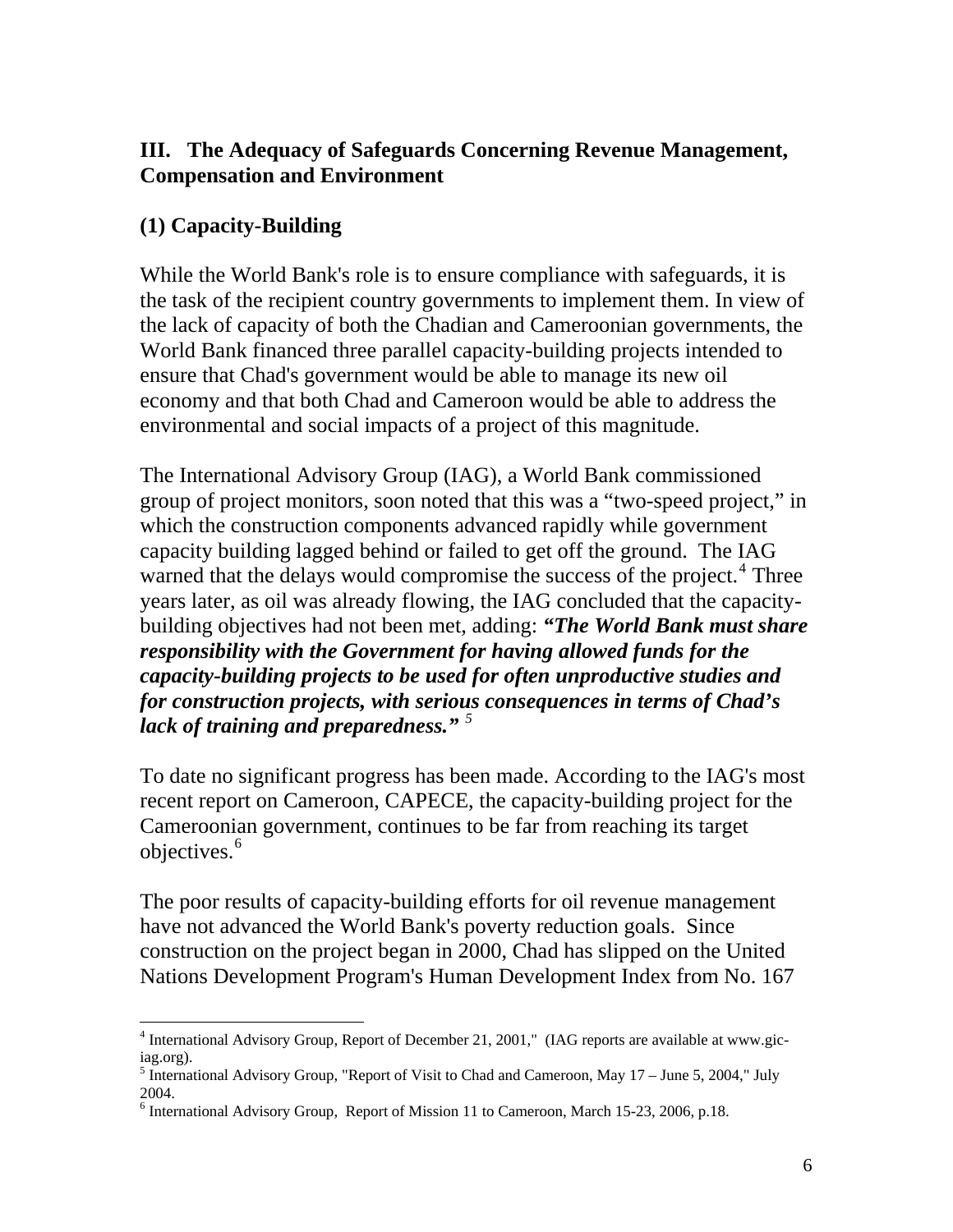to No. 173 (in 2005) and average life expectancy has been further reduced from 44.7 years to 43.6 years. While it may be debatable whether this decline might have occurred with or without the project, the point is that the project was supposed to significantly benefit the poorest people of Chad and so far it has clearly failed.

Furthermore, a succession of reports by the International Advisory Group have documented that the lack of capacity to address the environment and social consequences of the project has had serious detrimental impacts on the affected populations in the oil-producing region in Chad and on many communities along the pipeline route in Cameroon.<sup>[7](#page-6-0)</sup>

### **(2) Revenue management**

 $\overline{a}$ 

**Chad.** Things got off to an embarrassing start when it became public in January 2001 that Chad had used part of its \$25 million signature bonus from the Oil Consortium for weapons purchases. The lack of transparency in the use of the funds violated the spirit, if not the letter, of the agreement with the Bank to use oil revenues transparently for poverty reduction. This early transgression foreshadowed the more serious crisis in the revenue management system that has unfolded in recent months.

From the inception of the project, the Chadian government has shown little good faith in implementing the revenue management law and has created considerable hurdles for the functioning of the oversight committee. $8$  It is largely due to constant prodding, including from the U.S. Treasury Department, as well as to the integrity of the oversight committee, that some steps towards greater transparency have been taken. By the end of 2005, \$245 million on oil revenues had been allocated to priority sectors such as health and education, but the government has limited absorptive capacity and little capacity to develop projects. At the same time, the oversight committee's reports have documented problems with government spending of the oil revenues, including irregularities in the transfer of funds, overpricing of goods and services, etc. The situation had become so critical that the World Bank told the *Financial Times* in August 2005 that it had serious

<span id="page-6-0"></span><sup>&</sup>lt;sup>7</sup> Reports of the International Advisory Group can be found at www.gic-iag.com.

<span id="page-6-1"></span><sup>8</sup> For a detailed analysis of oil revenue management issues in Chad, see Ian Gary and Nikki Reisch, *Chad's Oil: Miracle or Mirage? Following the Money in Africa's Newest Petro-State,* Bank Information Center and Catholic Relief Services, February 2005.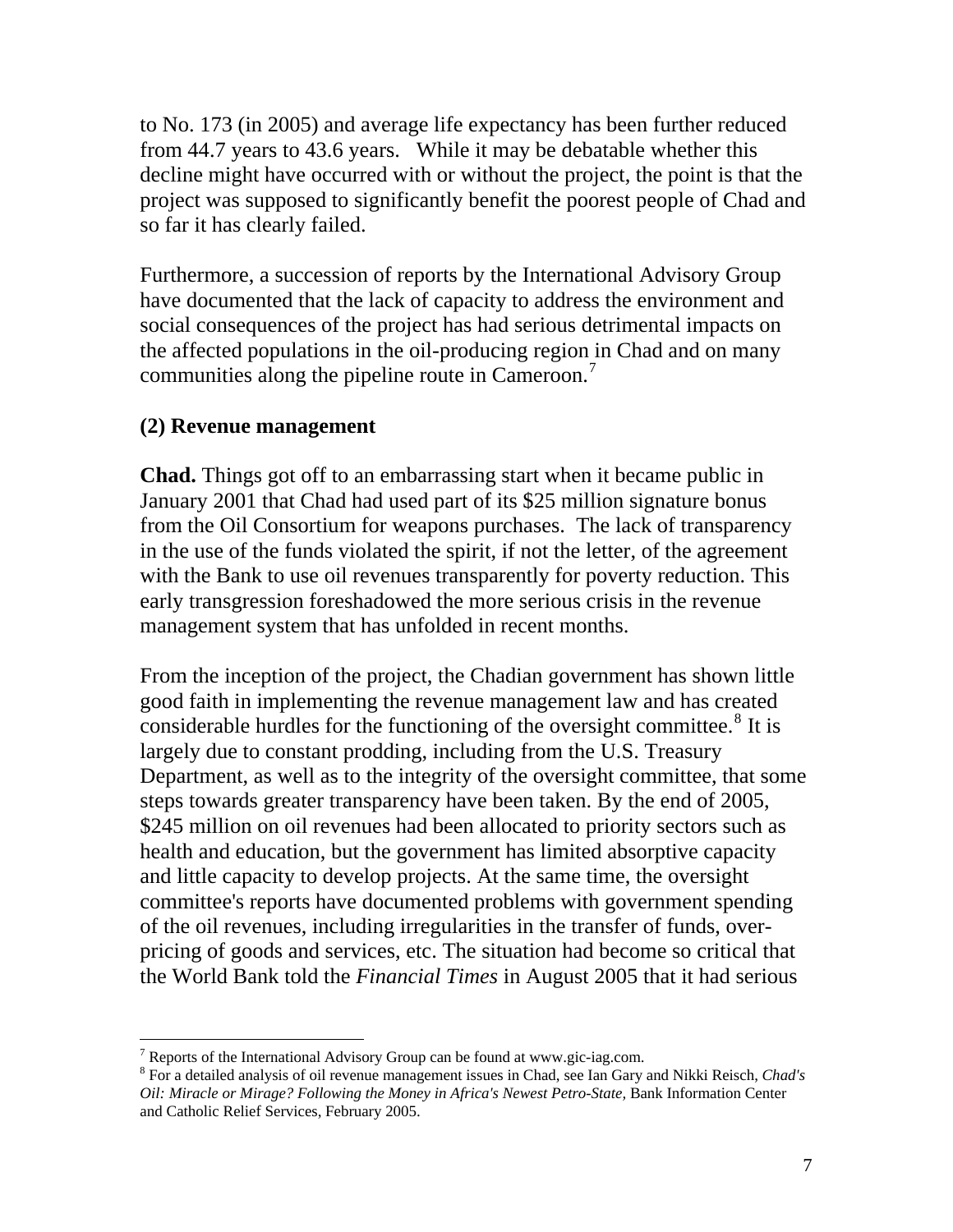concerns about how the Chadian government was using the oil revenues.<sup>[9](#page-7-0)</sup> But the oversight committee has limited resources, lacks independent financing and has no power to ensure compliance with the revenue management law. Its role is limited to issuing reports without means or authority to monitor the effectiveness of corrective measures taken in response to its findings. Furthermore, committee members have expressed their frustration about lack of access to information from both Exxon-Mobil and the Chadian government. $10$ 

In January 2006, after several months of often public disputes between Chad and the World Bank, Chad's President Déby ratified significant amendments to the revenue management law that gutted the law's original intent. Claiming budgetary constraints and a worsening security situation, the new amendments added military expenditures to the definition of priority sectors for development, increased the share of oil revenues for discretionary government spending and abolished the Future Generations Account.

In light of this flagrant violation of its loan agreements, the World Bank suspended \$124 million in planned loan disbursements to Chad, which in turn triggered the freezing of the London-based escrow account into which oil revenues were being deposited by the Oil Consortium. The freeze did not cover Chad's 'Future Generations Account' and the government took possession of the \$36 million that had accumulated for use in the post-oil economy.

Faced with an armed rebellion by his own ethnic group, including family members upset about his determination not to yield power,  $\frac{11}{11}$  $\frac{11}{11}$  $\frac{11}{11}$  Chad's president Déby threatened to cut off the oil pipeline at the end of April 2006. Just before this deadline, the World Bank announced an "interim agreement" with Chad and the resumption of some loan disbursements to Chad. In the process, the World Bank provided President Déby with political support just prior to the presidential elections of May 3, 2006. These elections were by then already known to be so fraudulent that they would be boycotted by the opposition and ignored by international election observers.

 9 Dino Mahtani, "World Bank Concern over Chad Oil Revenues," Financial Times, August 20, 2005.

<span id="page-7-2"></span><span id="page-7-1"></span><span id="page-7-0"></span><sup>10</sup> BBC News (on-line), "Chad's Oil Watchdog 'Powerless'," May 24, 2004.<br><sup>11</sup> President Déby orchestrated a referendum to change Chad's constitution to end presidential term limits in June 2005 frustrating those who had hoped to succeed him after the end of his term in 2006.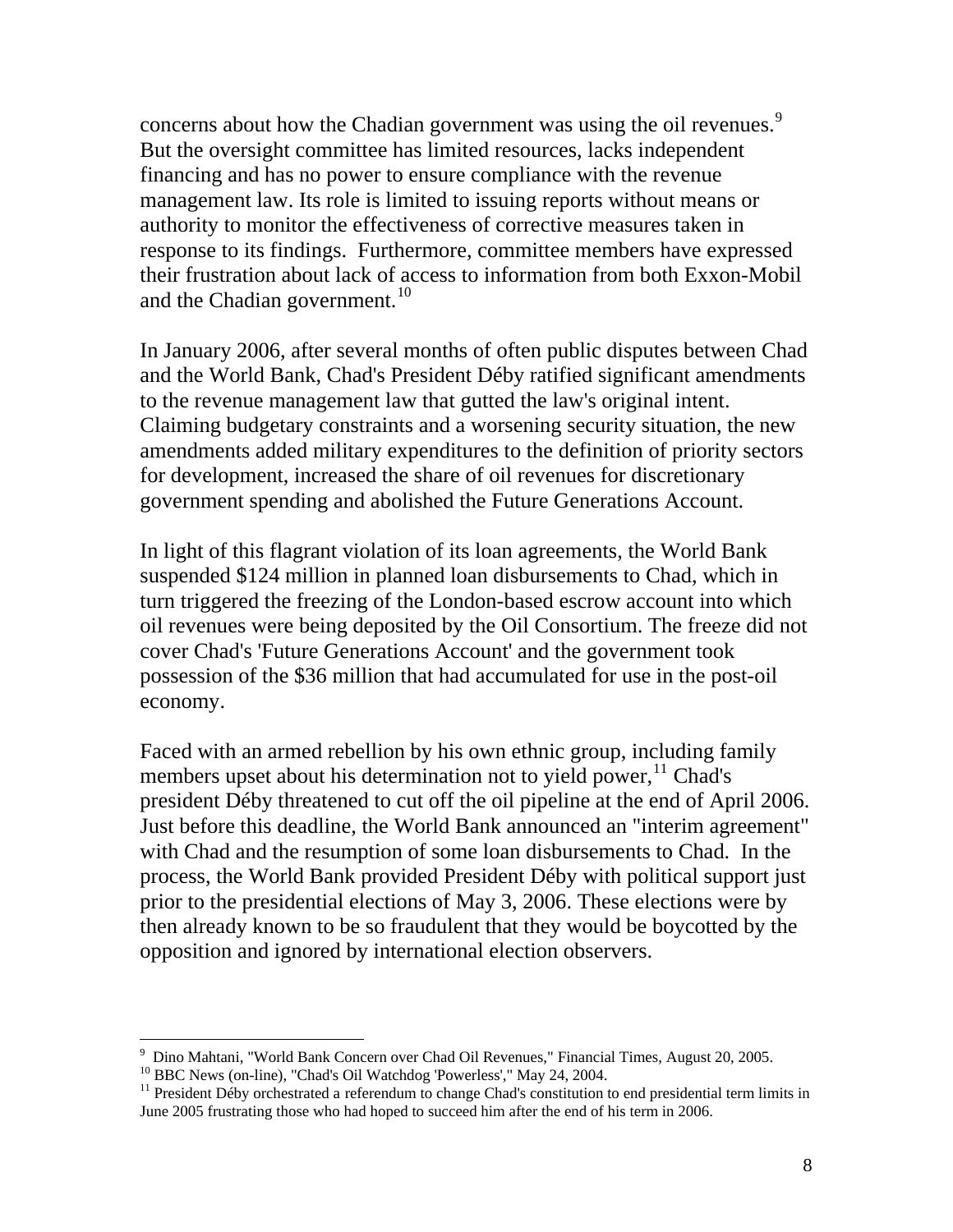Under the interim agreement, Chad passed a supplementary budget for 2006, which directs 70 percent of revenues to the original poverty reduction sectors, while maintaining the amendments that led to the suspension of loan disbursements and freezing of the escrow account in the first place. The World Bank has agreed to gradually release the blocked revenues over the next three months while negotiations are underway to devise a new revenue management law. A new agreement between Chad and the World Bank is expected by September 26, 2006.

**Cameroon.** Describing Cameroon's challenges in reducing poverty, the World Bank's most recent Country Assistance Strategy for Cameroon reiterates findings from previous reports *"…accountability and transparency in the use of public resources are insufficient, with scarce public resources poorly targeted to priority sectors;…"* **[12](#page-8-0)**

Despite these long-standing problems, a system to manage pipeline transit fees - about \$50 million a year - was not established. Despite Cameroon's top ranking on the list published by Transparency International, the World Bank simply assumed that the Government of Cameroon would use the royalties – which are substantially less than those earned by Chad and represent a much smaller fraction of the national budget – to improve living conditions for its people. Why the World Bank would have made this assumption is unclear, since its own Operations Evaluations Department has documented the government's lack of commitment to poverty reduction.<sup>[13](#page-8-1)</sup>

### **(3) Compensation, Social Development and Public Health**

#### Interview with the Bishop of Doba

 $\overline{a}$ 

Bishop Michel Busso of Doba, the main town in Chad's oil-producing region, said in a recent interview that oil money is suffocating the region's development and that local communities are profoundly disappointed by the oil project.<sup>[14](#page-8-2)</sup> Prostitution, alcoholism and environmental destruction have become widespread. Plenty of money appeared to have come into the region but local communities have not seen benefits. As an example, Bishop Busso cited the small village of Komé, located near ExxonMobil's  $21<sup>st</sup>$  century state

<span id="page-8-0"></span> $12$  The World Bank, Country Assistance Strategy for the Republic of Cameroon, August 14, 2003, p7

<span id="page-8-1"></span><sup>&</sup>lt;sup>13</sup> The World Bank, Operations Evaluation Department: Review of Republic of Cameroon 1996 CAS Completion Report, September 3, 2003.

<span id="page-8-2"></span><sup>&</sup>lt;sup>14</sup> Interview with Monsignore Michel Busso, Bishop of Doba, Chad, conducted by Martin Zint, coordinator of the German Church-based NGO network Erdoel AG, Aix la Chapelle, France, June 27, 2006.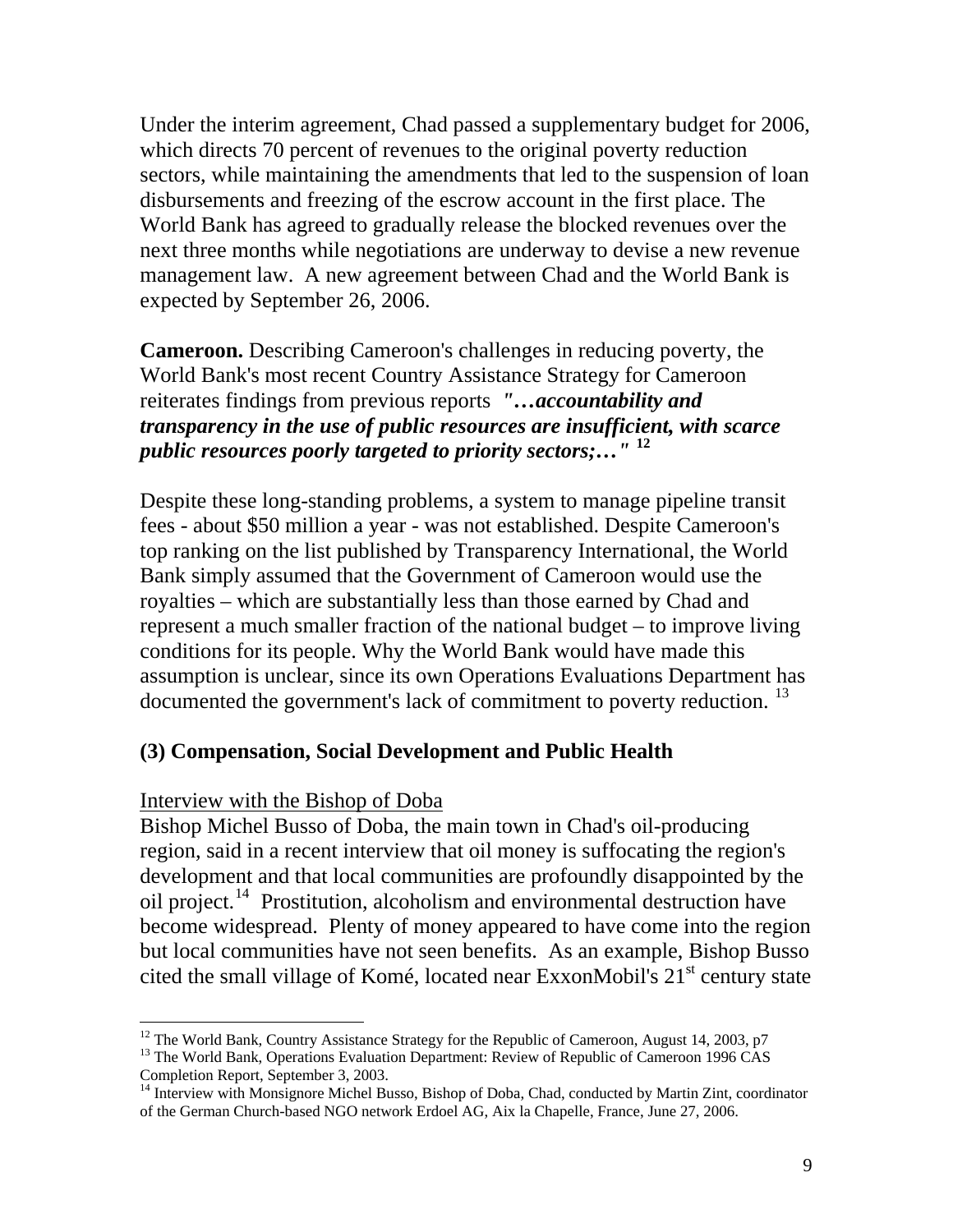of the art local headquarters, which continues to wait for the construction of a well. Bishop Busso was glad to see that some schools and clinics had been built, but added that he still was waiting for them to be put to use since there are no teachers and doctors.

### Unsustainable Loss of Land in the Oil-Producing Region

According to the IAG, local communities in Chad have lost more land and for longer periods of time than had been anticipated in the project's Environmental Management Plan.<sup>[15](#page-9-0)</sup> Furthermore, restoring and returning land to the poor subsistence farming communities is often delayed by several years.

The loss of agricultural land is getting worse with the expansion of the oil project from the less populated area surrounding the Doba oil fields to the much more densely populated area around the new oil fields in Nya-Moundouli. The IAG is now questioning the viability of the region's agricultural systems given the loss of land and has expressed concern about the adequacy of compensation payments for the loss of local livelihoods.<sup>[16](#page-9-1)</sup>

#### Lack of Legal Recourse

In view of the general atmosphere of repression and absence of legal recourse, affected communities have few possibilities to obtain redress for their grievances. In cases where monetary compensation has been paid to individual households, local authorities supported by the military reportedly extort part of the compensation received by poor farmers, who have no justice system to which they can turn. Villagers who offer resistance have been beaten, and human rights workers who defend local villagers have received death threats and have been arrested.<sup>[17](#page-9-2)</sup> For example, Nekarmbaye Gedeon, who heads a local section of the Chadian Association for Non-Violence in Krim Krim in the region of Logone Occidental, and four of his colleagues were arrested in March 2004 on order of the local police chief. After his release, he told an interviewer that his life was only saved because of an international campaign on his behalf.<sup>[18](#page-9-3)</sup>

<span id="page-9-0"></span><sup>&</sup>lt;sup>15</sup> International Advisory Group, Report of Mission 10 to Chad and Cameroon, September 25 to October 18, 2005, published on November 25, 2005, p. 7 (available at www.gic-iag.org).

<span id="page-9-1"></span><sup>16</sup> Ibid. p. 12.

<span id="page-9-2"></span> $17$  See, for example, the letter of July 24, 2005 from Erdoel AG, the German NGO working group including Germany's major Church-based organizations, to the World Bank, www.erdoel-tschad.de.

<span id="page-9-3"></span><sup>&</sup>lt;sup>18</sup> Nekarmbaye Gedeon, interview with K. Horta, N'Djamena, Chad, 10 October 2005. Mapideh Kagmbayae, president of the Association of Human Rights (ADH), a human rights organization, has also received death threats.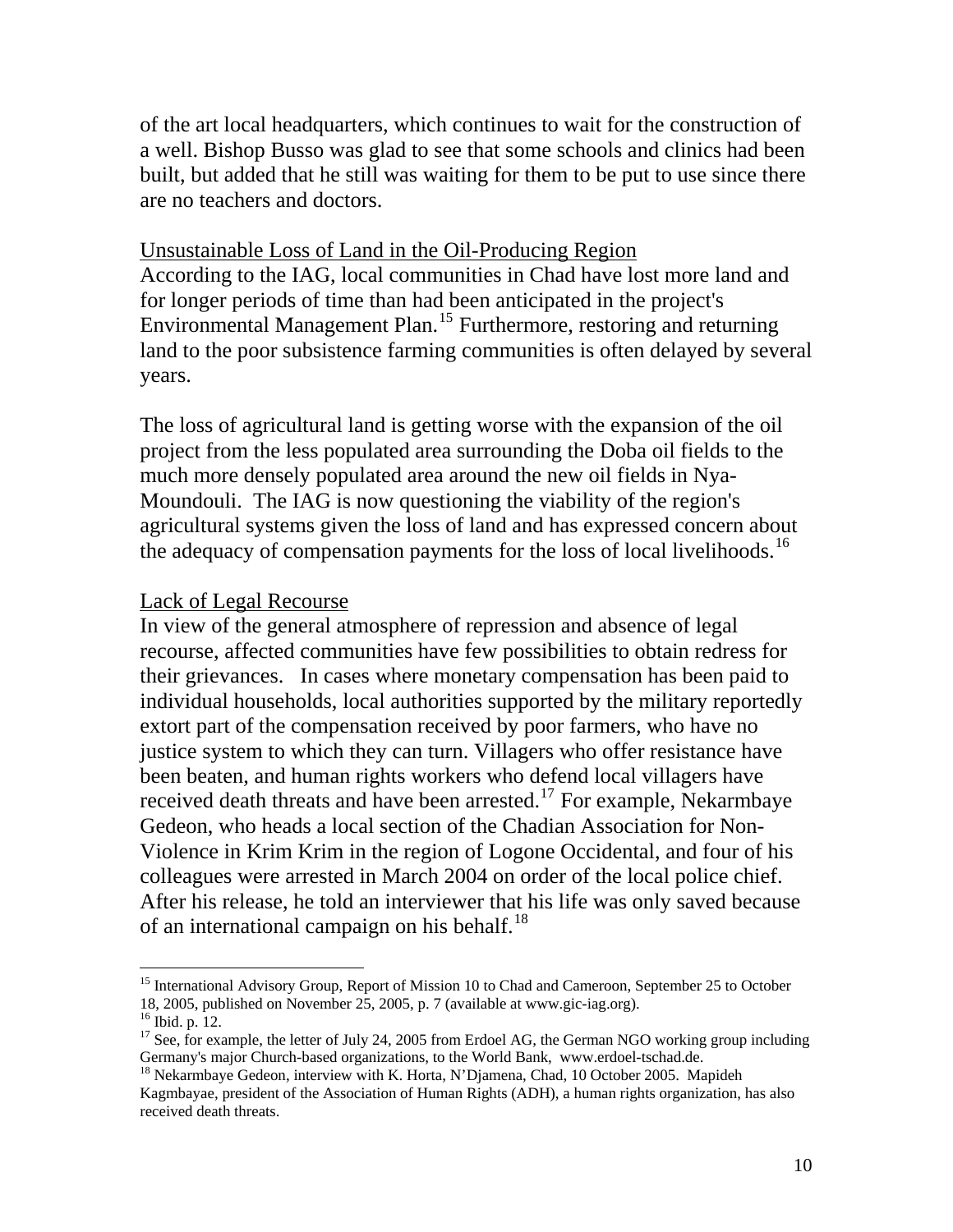Another serious problem faced by affected people is the lack of accountability of the mostly foreign companies sub-contracted by the Exxon Mobil-led consortium and their national companies TOTCO and COTCO. Once foreign firms have completed their tasks and leave the country, affected people have nowhere left to turn. One example is the case of about 70 workers who joined the claim submitted to the World Bank's Inspection Panel by the Center for Environment and Development in Cameroon. The workers had suffered occupational injury and as a result simply lost their jobs and received no assistance with medical expenses. In response to the claim, the Inspection Panel stated that it could not address the question of workers' rights since there is no World Bank policy related to the question.<sup>[19](#page-10-0)</sup>

#### Nkoltara, a Cameroonian village along the pipeline route

In October 2005 I visited several villages along the central section of the pipeline route together with colleagues from the Center for Environment and Development in Yaoundé. As an example, I would like to refer to the village of Nkoltara, a mere 15 miles north of the capital of Yaoundé, where pipeline construction has had a devastating impact on the villagers.

The only source of water in the village is a small water hole adjacent to signs indicating the site where the pipeline is buried. The water seemed to be covered by a milky film of grease. Yet this is where ill-nourished children clothed in tattered rags were lining up with buckets of different sizes to fetch their families' water supplies (please see attached pictures). According to the villagers, skin rashes, gastro-intestinal disorders and other previously unknown ailments are now widespread in the community. When the villagers protested and demanded a new water source, the police came into the village, had everyone gather, strip and get beaten.

Families with older children sent them to fetch water at a source a few miles away to have cleaner water. But carrying water over long distances is not compatible with attending school, which is also several miles away. One woman told me, on camera, that before pipeline construction, she was making enough money from raising chicken to afford to rent a room for her school-age children in the nearest town so that they could attend school. She

<span id="page-10-0"></span><sup>19</sup> The World Bank, Inspection Panel Investigation Report, *Cameroon : Petroleum Development and Pipeline Project and Petroleum Environment Capacity Enhancement Project,* May 2003.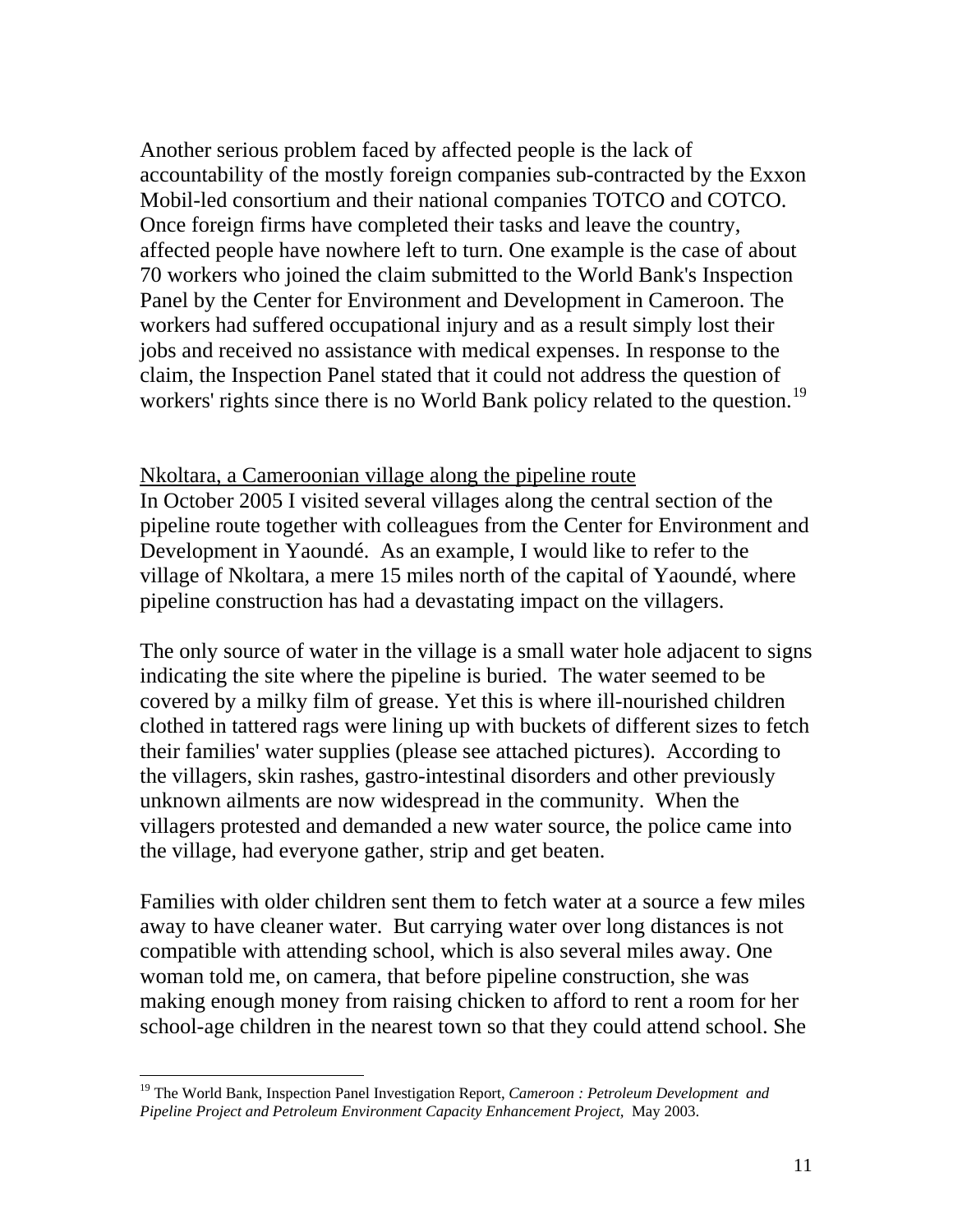was, however, unfortunate, in that some of the most intensive construction noise occurred in front of her house: as a result that the young chicks all died and she received no compensation to replace them. Now there is no money to rent a room for hr children and since the distance to walk to school and back every day is just too long, the children are deprived of even a basic education.

Cameroonian NGOs have documented an extensive pattern of inadequate compensation and intimidation along the pipeline route and near its Atlantic Ocean terminal.  $20$  Some of the outstanding cases are now slowly getting resolved as a result of very competent local NGO research and advocacy efforts. Yet to date only a small percentage of claims has been processed and the IAG warns of a large backlog from year to year.<sup>[21](#page-11-1)</sup>

### Public Health

 $\overline{a}$ 

It is well-known that transportation corridors in Sub-Saharan Africa are a predominant route for the spread of HIV/AIDS on the continent. As noted by the Environmental Panel of Experts, which was established as a requirement of the World Bank's environmental assessment process, the construction of the Chad-Cameroon oil pipeline represented an ideal pattern for the transmission of HIV/AIDS along the pipeline route and in the oil fields in southern Chad.<sup>[22](#page-11-2)</sup> The Panel was especially concerned about the extremely extensive long-distance truck traffic between the port city of Douala and the oil fields in southern Chad. Accordingly, the Panel ranked measures to minimize infection rates and treatment of HIV infections as the top priority for health management and called for extra-ordinary measures to be put in place to prevent a potentially catastrophic situation.

Yet problems of HIV/AIDS and other communicable diseases are not adequately being monitored, let alone addressed. In an article published in the Bulletin of the World Health Organization, a public health expert working on the project, William Jobin, expressed dismay at the failures. Jobin stated, *"It appeared that in the project decisions were largely based on cost and profit considerations, giving only passing attention to* 

<span id="page-11-0"></span><sup>20</sup> See for example, Center for Environment and Development/ Relufa, *Rapport sur les cas litigieux de compensation au longue du pipeline, Yaoundé, 2004.*<br><sup>21</sup> International Advisory Group, Report of Mission 11 to Cameroon, March 15-23, 2006, p.2.

<span id="page-11-1"></span>

<span id="page-11-2"></span><sup>&</sup>lt;sup>22</sup> Jobin, William, Health and Equity Impacts of a Large Oil Project in Africa, in: Bulletin of the World Health Organization 2003, 81 (G)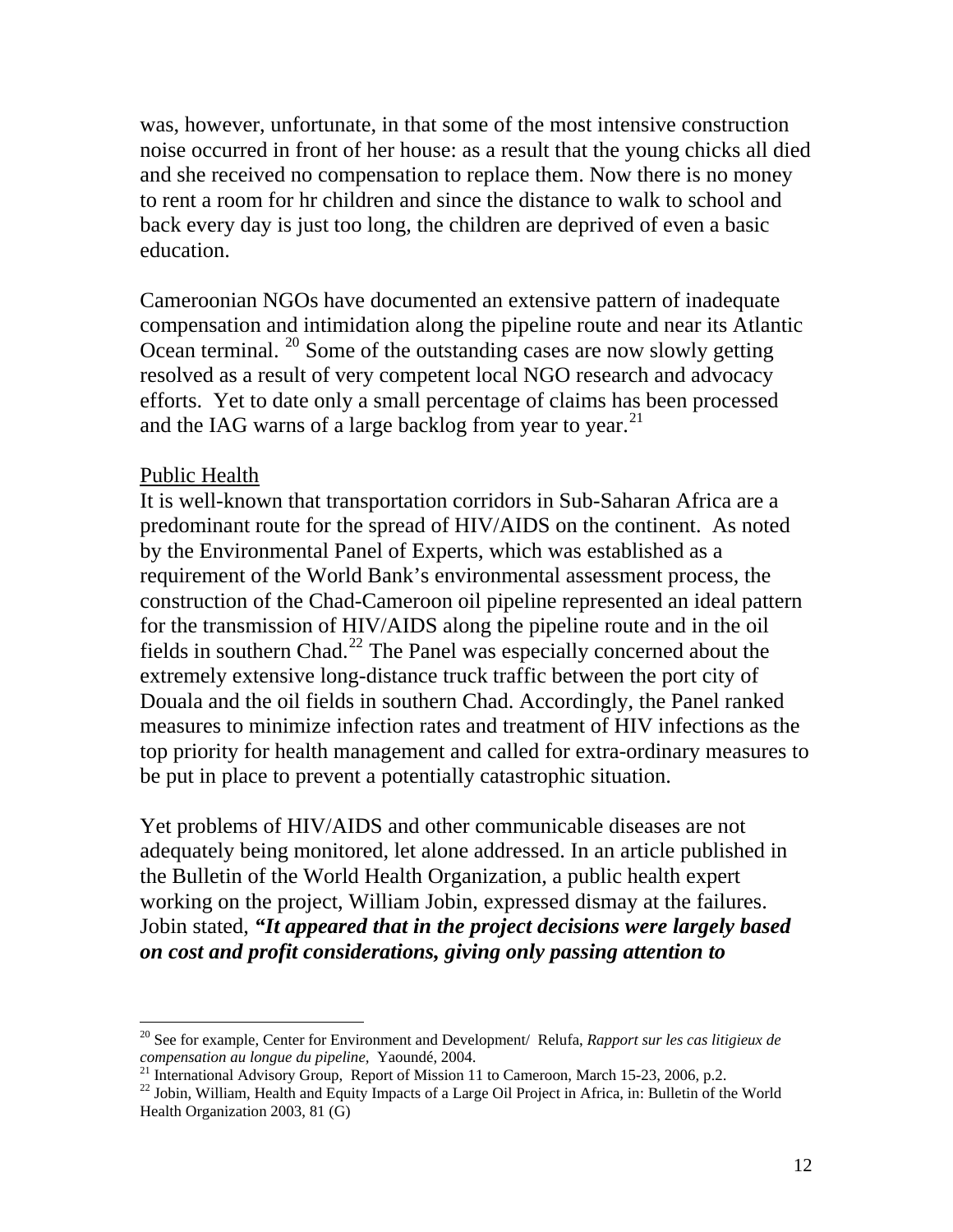## *environmental and social aspects, and little or no decision-making power to the affected populations.[23](#page-12-0)*

## **(4) Environment**

## Lack of adequate environmental assessment

The World Bank's Inspection Panel carried out two separate investigations into possible violations of World Bank safeguard policies, one in Chad and a second one in Cameroon. In both cases, the Inspection Panel concluded that the World Bank had violated its operational policy on environmental assessment because the scope and magnitude of the project would have required undertaking cumulative, regional environmental assessments which were not done. In both countries, the Panel also concluded that there was a lack of adequate baseline studies and a missing link between the existing environmental studies and subsequent mitigation plans. <sup>[24](#page-12-1)</sup>

In Chad, among the problems affecting the oil-producing region are severe dust pollution with impacts on human health and crop fertility. The International Advisory Group also calls for the need to pay special attention to water and waste treatment as well as air pollution.<sup>[25](#page-12-2)</sup>

In Cameroon, the pollution of local water sources along the pipeline route and the loss of local fisheries at the pipeline's marine terminal are amongst the problems cutting into the already precarious livelihoods of local communities.

## Indigenous Peoples

Neither Chad nor Cameroon recognizes the rights of indigenous peoples and neither has recognized the existence of indigenous peoples in their national territories.<sup>[26](#page-12-3)</sup> This is of special concern given the serious and possibly irreversible problems faced by the indigenous and semi-nomadic Bagyeli pygmy people in Cameroon's coastal rainforest which the pipeline traverses.

 $\overline{a}$  $^{23}$  Ibid. p. 6.

<span id="page-12-1"></span><span id="page-12-0"></span><sup>&</sup>lt;sup>24</sup> The World Bank Inspection Panel, Inspection Panel Investigation Report (INSP/R2002-2003, July23, 2003 and Inspection Panel Investigations Report, Report No. 25734, May 2003.

<span id="page-12-2"></span><sup>&</sup>lt;sup>25</sup> International Advisory Group, Work Plan, Up-Date, June 26, 2006.

<span id="page-12-3"></span><sup>&</sup>lt;sup>26</sup> The Chadian and Cameroonian governments have not signed international conventions concerning indigenous and tribal peoples such as the Convention No. 169 of the International Labor Organization, which entered into force in 1991.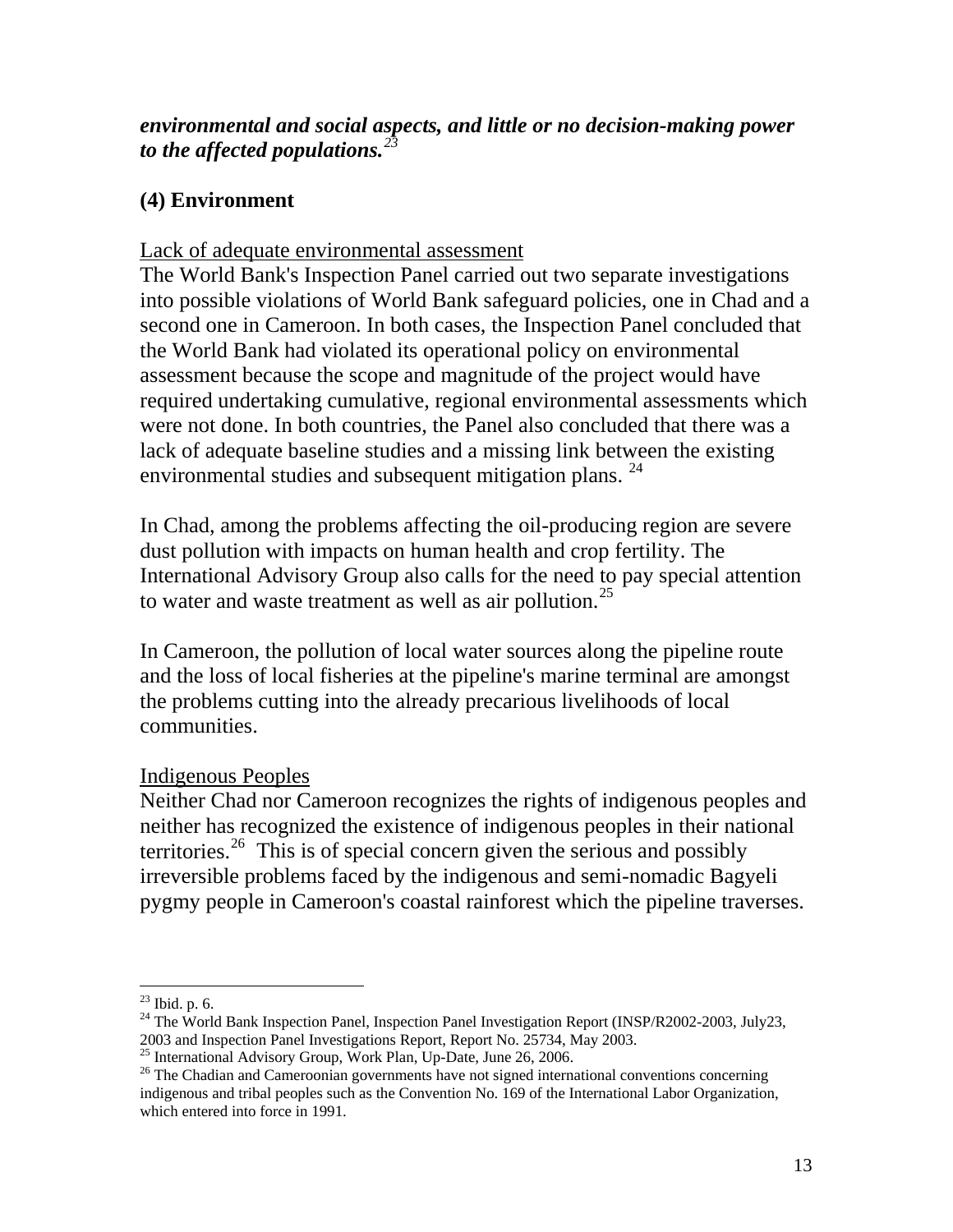The World Bank's policy on Indigenous Peoples (Operational Directive 4.20), which was in effect at the time of loan preparation and until 2005, included provisions for World Bank assistance to borrowing governments whose laws were structurally weak concerning the recognition of the legal rights of local communities. But the World Bank did not assess the weaknesses of Cameroon's legal system in protecting the rights of indigenous peoples and no strengthening of the system took place.

The Indigenous Peoples' Plan prepared as a mandatory requirement of OD 4.20 was built on the assumption that there would be a long-term commitment by the Government of Cameroon to protect the indigenous communities affected by the project.

There has been no evidence of any such commitment to date. Furthermore, the Bagyeli were largely excluded from the preparation of the Indigenous Peoples Plan. As a result the Plan has a fundamental flaw: It does not address the need of land security for the Bagyeli although land is critical to their survival as a group.

A Cameroonian foundation, FEDEC, was established with a trust fund of \$3 million from the oil consortium to finance both implementation of the Indigenous Peoples' Plan and the management of two national parks over the life of the project estimated at 28 years. The national parks of Campo Ma'an and Mbem-Djerem were created to offset biodiversity losses as a result of the pipeline. FEDEC's work, however, has been marred by internal conflict and continues to be largely ineffectual. According to the IAG's most recent report on Cameroon, FEDEC continues to lack strategic objectives and proper financial planning.<sup>[27](#page-13-0)</sup>

### Expansion of oil exploration in Chad

 $\overline{a}$ 

According to the loan agreements between the World Bank and Chad and Cameroon, all future oil exports using the pipeline will have to comply with the principles of the Environmental Management Plan developed for the initial three oil fields co-financed by World Bank loans. So far there is no evidence that this requirement is being met. Exxon-Mobil began pumping oil from new satellite fields in 2005. In addition the consortium is conducting seismic testing beyond the Doba area in the East Doeso basin of the Sahr area of southern Chad. It also has requested a concession in the

<span id="page-13-0"></span><sup>&</sup>lt;sup>27</sup> International Advisory Group, Report of Mission 11 to Cameroon, March 15-23, 2006, p.4.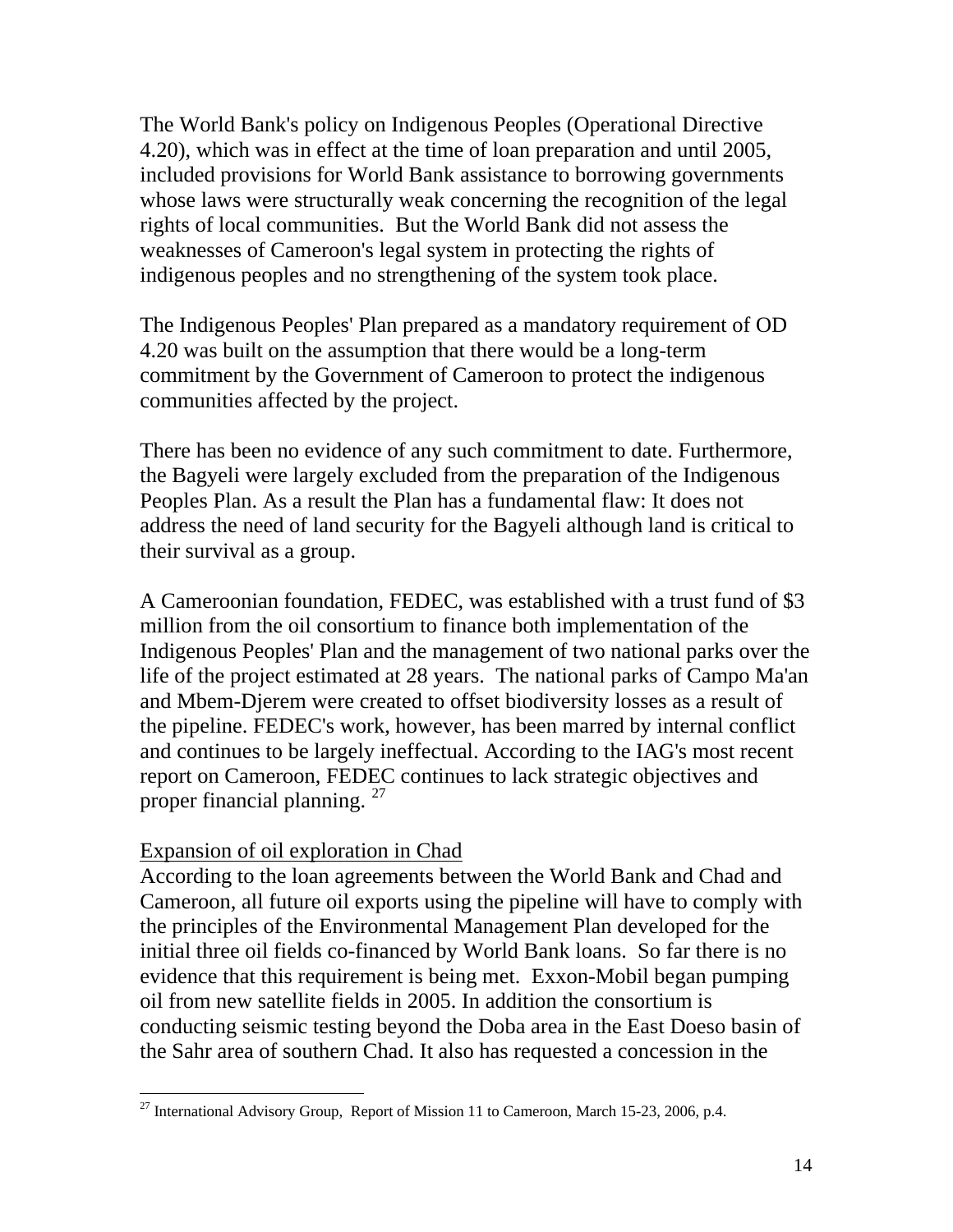Maikeri area of the Logone region, while the Canadian Encana/Cliveden joint venture is continuing to explore and drill test wells in the Bongor area the Lake Chad basin.

## Cameroon's Planned Lom Pangar Dam

Incredibly, the Government of Cameroon is now seeking to build a dam whose reservoir would submerge part of the World Bank-financed pipeline and flood a biodiversity-rich forest that was put under protection to offset biodiversity losses as a result of pipeline construction. The Government plans to construct the Lom Pangar dam on the Sanaga river in eastern Cameroon in order to increase energy supply to the country's existing electricity grid and the largest energy consumer, the Alucam Aluminum smelter. The World Bank has expressed concern over plans to build this dam especially because the reservoir created by the dam would submerge a section of the pipeline, which was not built to withstand such pressure, and it would flood a portion of the Deng Deng forest, a biodiversity hotspot which has been put under protection to compensate for losses of biodiversity as a result of the oil pipeline construction. The pipeline was rerouted to avoid going through the central Deng Deng forest area. The World Bank and the Government of Cameroon have an obligation to ensure not only pipeline safety but also to uphold the protection of the Deng Deng.

IV. The Need for Improved Revenue Design to Maximize Benefits for the People of Chad and Cameroon and Mitigation Measures for the Affected People and Environment

# **Revenue Management**

**Cameroon.** Unlike in Chad, the World Bank did not insist on special provisions to ensure that royalties from pipeline operation are earmarked for poverty reduction. However, the World Bank should require the establishment of a transparent revenue system to ensure that royalties are used for the mitigation of negative impacts on affected communities and the environment before remaining royalties enter the stream of overall government revenues.

**Chad.** The World Bank currently is negotiating a new framework revenue management law with Chad and an agreement is scheduled to be completed by the end of September 2006. The opportunity should be seized to improve upon the original law imposed on Chad by ensuring that earnings from all oil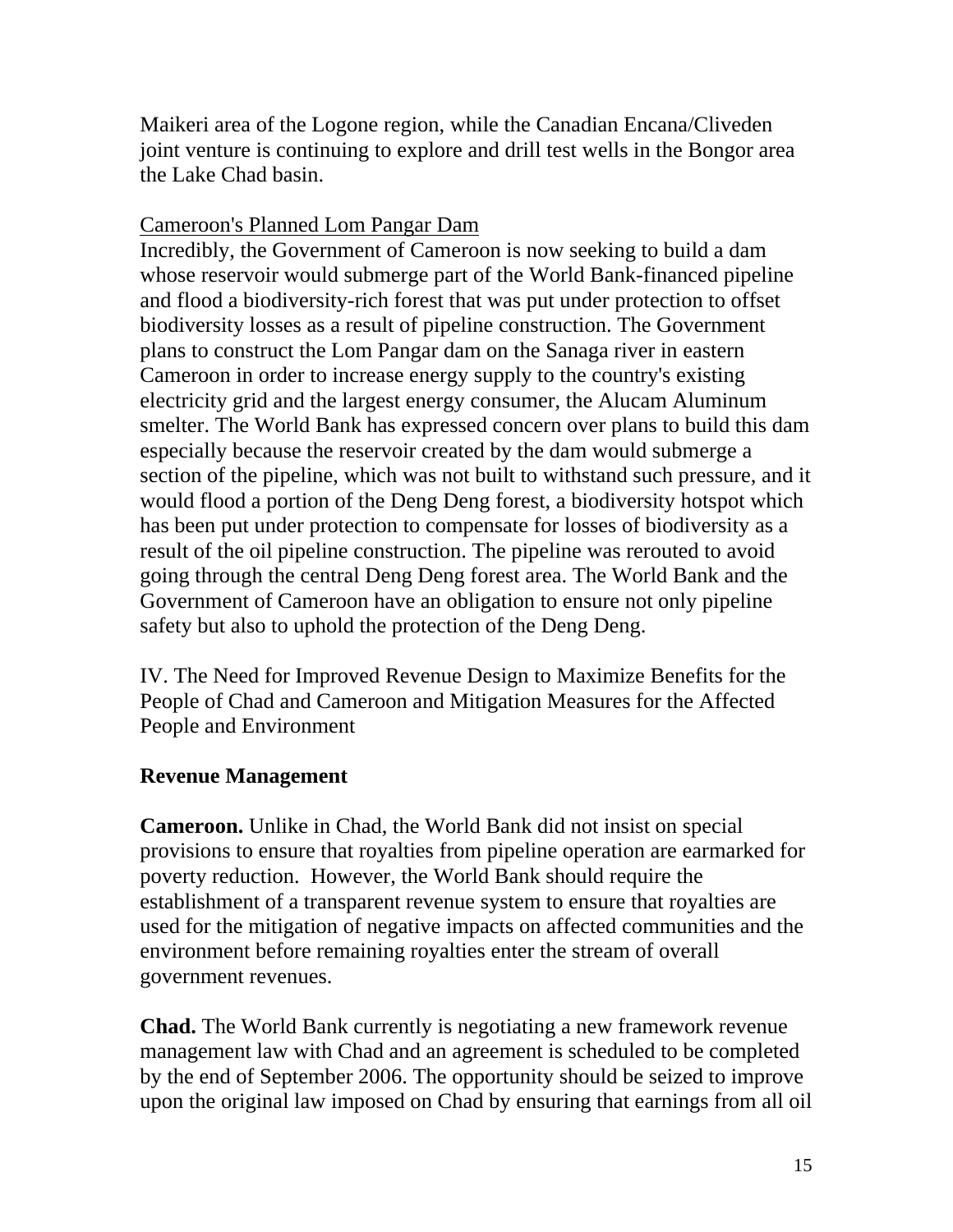operations in Chad (including new oil developments which are already underway, as well as the substantial indirect revenues, such as customs duties and taxes) from the oil sector are covered by the transparency and revenue management requirements aimed at promoting poverty reduction. It is vital that systems are put in place to ensure proper use for indirect revenues, since they will soon outweigh income from royalties on oil production. In 2007, it is estimated that Chad will earn \$1.5 billion in indirect revenues from the Oil Consortium, amounting to a near tripling of the country's national budget. In addition, the new framework should strengthen the role of the Oversight Committee and ensure that it has the necessary resources and information to carry out its tasks. Finally, the government should disclose the contractual agreements with oil companies investing in the country.

Public health. As a matter of urgency, the World Bank should carry out a long-overdue assessment of HIV/AIDS and other communicable diseases along the pipeline route and in the oil fields. This is critical to ensure that urgent remedial actions are undertaken to impede the further spread of the disease throughout both Chad and Cameroon and to provide effective treatment to those already infected. The now largely demobilized workforce and the movement of work camp followers call for additional measures to track and address the spread of the disease to regions where these people may have returned or migrated after conclusion of the major public works components of the project.

**Unresolved Social and Environmental Problems.** The World Bank needs to appoint core staff responsible for solving the numerous unresolved environmental and social issues, including the plight of the indigenous Bagyeli people. Frequent staff turnover at the Bank has contributed to the difficulties in getting things done on the ground.

**New oil exploration.** There is no evidence to date that there is compliance with the requirement that all new oil development respect the social and environmental standards of the Environmental Management Plan despite increased exploration and the development of new oil fields. The World Bank has to hold the government and oil companies accountable for commitments made.

**National Dialogue in Chad.** Authoritarian regimes and oil wells are a combustible mix. Violent conflict continues to threaten Chad as armed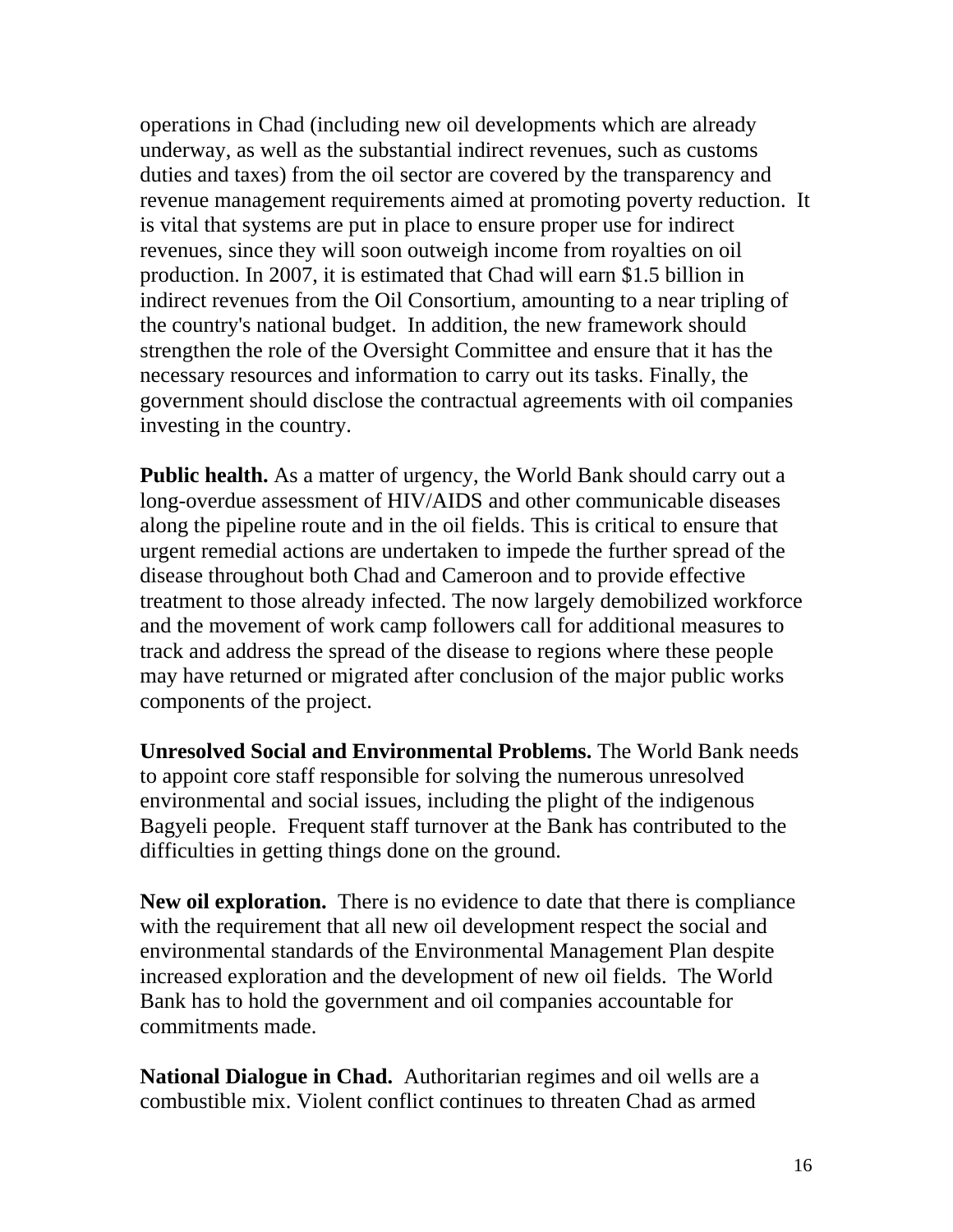uprisings occur in several regions, including near the country's borders with Sudan and with the Central African Republic. It is urgent to reduce any further potential for conflict which otherwise might yet engulf the entire region.

A broad coalition of Chadian civil society organizations, including the Churches, has launched an initiative for a peace and reconciliation dialogue as an alternative to the specter of increasing violence. Such a national dialogue has to bring the government, rebel groups and other interested parties to the same table in order to prepare genuine democratic reforms. According to long-term observers of Chad, it is fair to say that the initiative has wide support among the Chadian population, which does not wish to see a dictator replaced by another war lord.

Such a national dialogue needs to be mediated and supported by the international community, including the World Bank.

# **V. Lessons to Be Drawn for World Bank Support for Extractive Industries**

The World Bank had claimed that the Chad-Cameroon Project represents a new approach for investments in extractive industries, not only because of its initiatives with regards to revenue management, but also because its involvement helps ensure that the project is implemented in an environmentally and socially responsible manner. <sup>[28](#page-16-0)</sup>

The World Bank can claim good intentions. But the long record of extractive industries in countries with weak governance where local communities have been impoverished, the environment destroyed and the revenues disappeared, should have led to a better analysis of the risks involved. In addition to continued efforts to correct what has gone wrong, it is also critical to draw lessons from the Chad-Cameroon project for investments in extractive industries more broadly.

Unfortunately, the lessons are not new. They were clearly articulated by the World Bank commissioned Extractive Industries Review (EIR), a three-year, independent evaluation of the impact of World Bank Group support for oil, gas and mineral development which was completed in 2003.

<span id="page-16-0"></span><sup>28</sup> World Bank Press Release, Oct. 10, 2003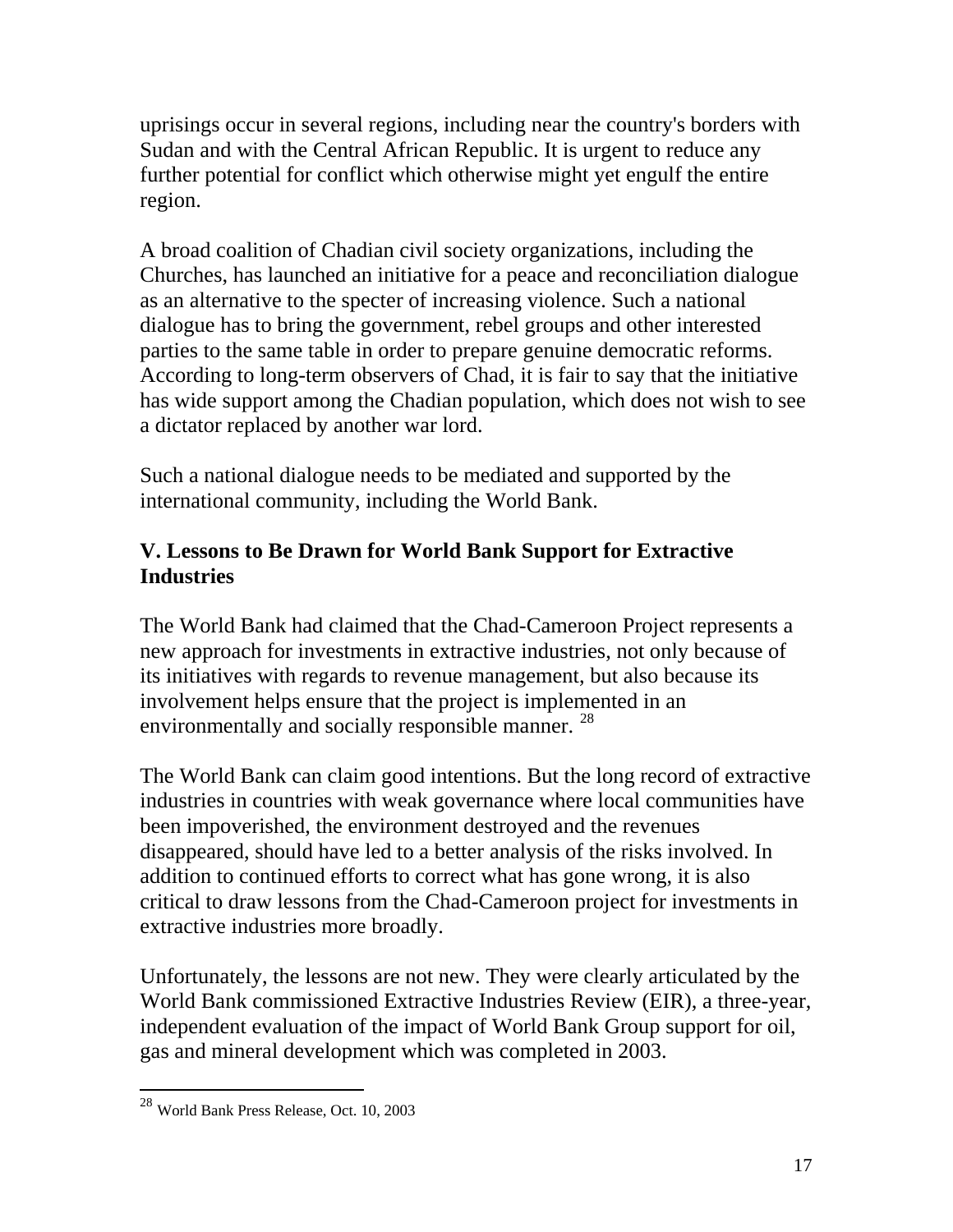The final EIR report concluded that where basic conditions of good governance are absent, extractive industries have neither a record nor hope of contributing to poverty reduction.<sup>[29](#page-17-0)</sup>

One of the report's central recommendations to the World Bank Group is the adoption of a phased approach: basic human rights protections and some level of demonstrated institutional capacity to manage revenues as well as the environmental and social impacts must be in place before launching large-scale extractive industry investments.

Similarly, the World Bank's own Operations Evaluations Department (OED) identified in 2003 that the quality of governance as the key factor in determining project success **"…***good governance is the prerequisite for enhancing the positive linkage between increased fiscal revenue flows and sustainable development"* [30](#page-17-1) (Emphasis added).

In its evaluation of the role of governance in activities related to extractive industries, OED concluded that: *"Without the rule of law, the government is unable to implement legal, regulatory, and policy solutions that would allow it to control the costs and risks. There does not seem to be much of an argument in favor of developing or expanding the EI sectors in such environments."*[31](#page-17-2) The OED adds*:" …no current Bank analytic product allows an evaluation of the rule of law…"[32](#page-17-3)*

In response to the EIR and OED recommendations, the World Bank Group must begin by engaging in a transparent, public process to define minimum good governance criteria and to clearly link decision-making around project and policy support to those criteria. In the absence of basic governance

<span id="page-17-0"></span> $29$  Public reaction against the negative social, environmental, and economic impacts associated with many EI projects prompted the Bank to reexamine its role in these sectors. In 2001, pressure from civil society finally led the Bank's Management to initiate the EIR, a multi-stakeholder process that sought to assess the Bank's involvement in EI to date and determine the appropriate level of involvement in the future. The central question posed by the review was whether Bank-supported EI investments can produce dividends that benefit the poor while managing, minimizing and justifying their social and environmental risks. The EIR final report and World Bank Group's response can be found at:

[http://web.worldbank.org/WBSITE/EXTERNAL/TOPICS/EXTOGMC/0,,contentMDK:20605112~menuP](http://web.worldbank.org/WBSITE/EXTERNAL/TOPICS/EXTOGMC/0,,contentMDK:20605112%7EmenuPK:336936%7EpagePK:148956%7EpiPK:216618%7EtheSitePK:336930,00.html) [K:336936~pagePK:148956~piPK:216618~theSitePK:336930,00.html](http://web.worldbank.org/WBSITE/EXTERNAL/TOPICS/EXTOGMC/0,,contentMDK:20605112%7EmenuPK:336936%7EpagePK:148956%7EpiPK:216618%7EtheSitePK:336930,00.html)

<span id="page-17-1"></span><sup>&</sup>lt;sup>30</sup> Operations Evaluation Department, "Extractive Industries and Sustainable Development – An Evaluation of World bank Group Experience," Washington, D.C. 2003, 7.

<span id="page-17-3"></span><span id="page-17-2"></span><sup>&</sup>lt;sup>31</sup> Operations Evaluation Department, "Evaluation of the World Bank Group's Activities in the Extractive Industries – Factoring in Governance," Washington, D.C. September 1, 2004, 7.  $32$  Ibid.23.